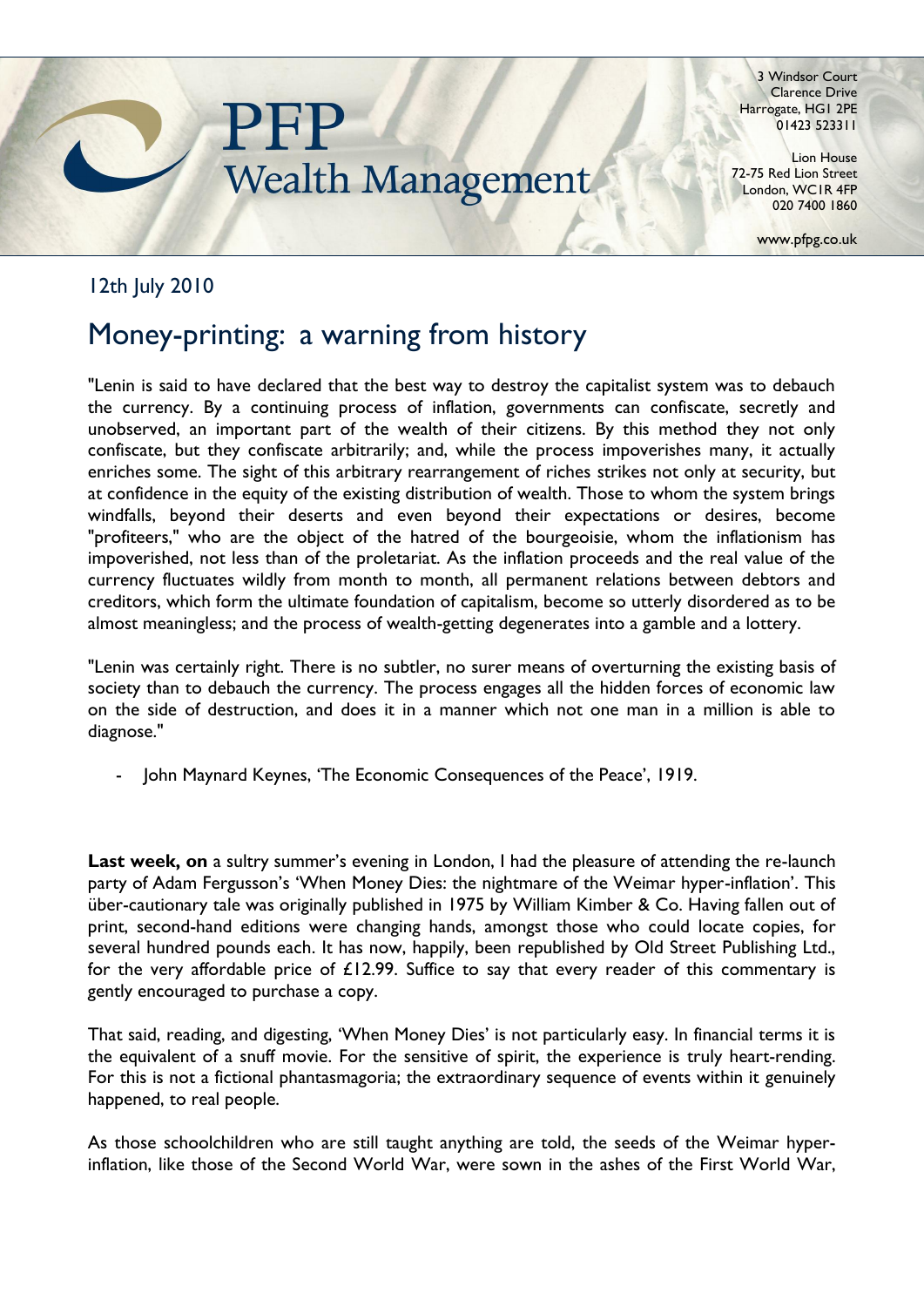and most pressingly by the terms of the Treaty of Versailles. The Allies, and most notably the French, were determined to bleed Germany dry. Be careful what you wish for..

Germany could never hope to make good on the burden of Allied reparations forced on her. But few, Keynes perhaps apart, could have foreseen the extraordinary sequence of events that were to culminate in the economic firestorm of Weimar 1923, when sovereign allegiance to the printing press caused an entire currency and national economy to implode upon themselves. A few examples from Adam Fergusson may convey in some small way the surreal horror of what came to befall the largely unwitting populace, and political base, of Germany:

"In October 1923 it was noted in the British Embassy in Berlin that the number of marks to the pound equalled the number of yards to the sun. Dr Schacht, Germany's National Currency Commissioner, explained that at the end of the Great War one could in theory have bought 500,000,000,000 eggs for the same price as that for which, five years later, only a single egg was procurable. When stability returned, the sum of paper marks needed to buy a gold mark was precisely equal to the quantity of square millimetres in a square kilometre. It is far from certain that such calculations helped anyone to understand what was going on.."

A young Ernest Hemingway happened to be travelling, with his wife, through history in the making. [The following is the anecdote of the many from Adam Fergusson"s book that, perhaps perversely, I find most moving of all.] Working for the Toronto Daily Star, Hemingway crossed the frontier from France during the monetary horror and had the following experience:

"There were no marks to be had in Strasbourg, the mounting exchange had cleared the bankers out days ago, so we changed some French money in the railway station at Kehl. For 10 francs I received 670 marks. Ten francs amounted to about 90 cents in Canadian money. That 90 cents lasted Mrs Hemingway and me for a day of heavy spending and at the end of the day we had 120 marks left !

"Our first purchase was from a fruit stand.. We picked out five very good looking apples and gave the old woman a 50-mark note. She gave us back 38 marks in change. A very nice looking, white bearded old gentleman saw us buy the apples and raised his hat.

"Pardon me, sir,' he said, rather timidly, in German, 'how much were the apples ?"

"I counted the change and told him 12 marks.

"He smiled and shook his head. 'I can't pay it. It is too much.'

"He went up the street walking very much as white bearded old gentlemen of the old regime walk in all countries, but he had looked very longingly at the apples. I wish I had offered him some. Twelve marks, on that day, amounted to a little under 2 cents. The old man, whose life savings were probably, as most of the non-profiteer classes are, invested in German pre-war and war bonds, could not afford a 12 mark expenditure. He is the type of the people whose incomes do not increase with the falling purchasing value of the mark.."

This anecdote perhaps best summarises the crushing and unpitying aspect of hyper-inflation. Those citizens who had been among the most virtuous, who had saved and patriotically supported their country by buying its debts, were wiped out in the financial holocaust. [Someone may care to send a copy of the book to "Sir" Fred Goodwin, if they can find out in which foreign bolt-hole he is currently sheltering from his fans.]